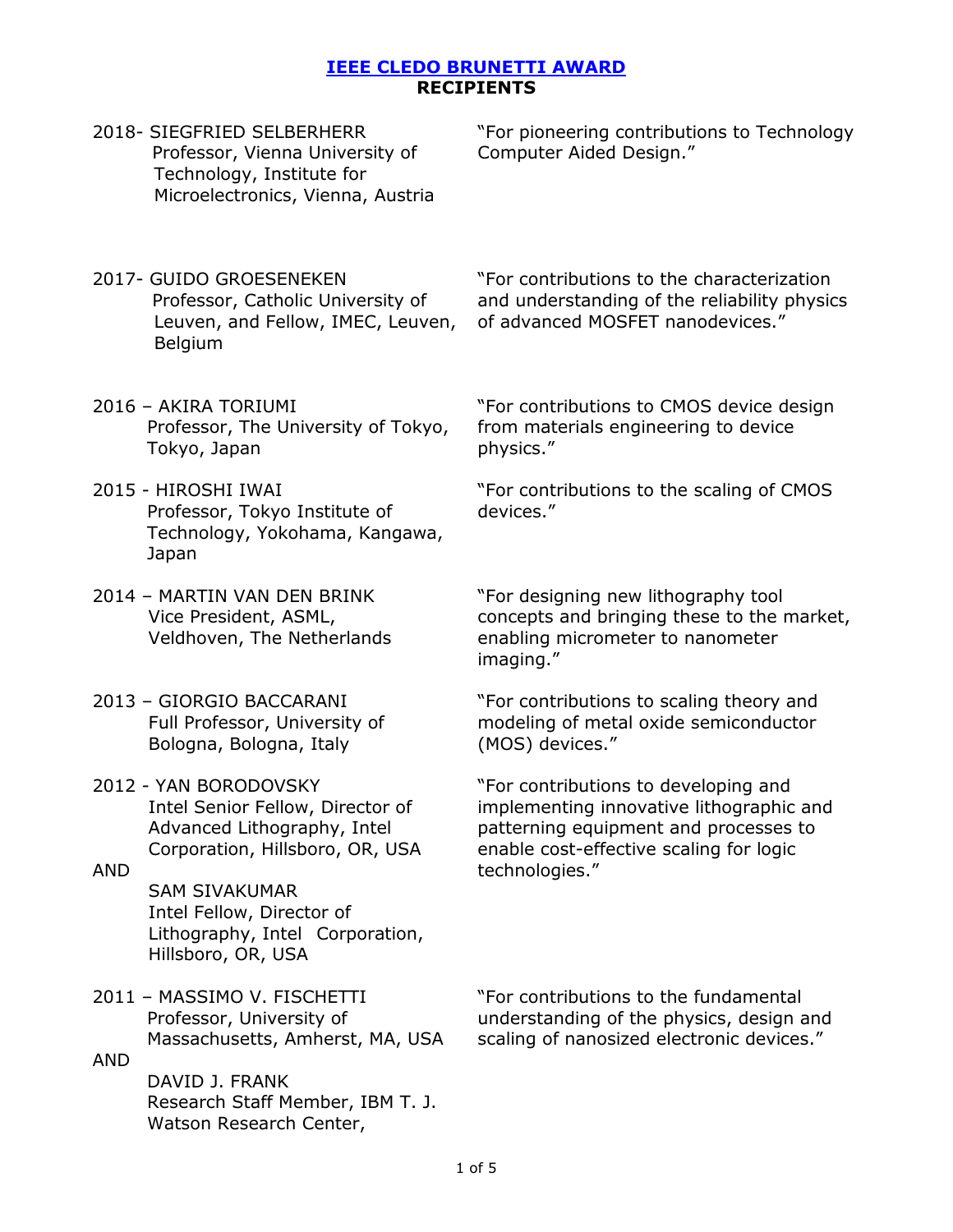Yorktown Heights, NY, USA

- AND STEVEN E. LAUX Research Staff Member, IBM T. J. Watson Research Center, Yorktown Heights, NY, USA
- 2010 GHAVAM SHAHIDI IBM Fellow Director of Silicon Tech IBM TJ Watson Research Ctr Yorktown Heights, NY, USA
- 2009 BURN JENG LIN Senior Director of Micropatterning Division, TSMC, Ltd. Hsin-Chu, Taiwan
- 2008 MICHEL BRUEL Deputy Director of CEA-LETI, Director of Research, CEA, Cedex, France
- 2007 SANDIP TIWARI Professor, Electrical and Computer Engineering, Cornell University Ithaca, NY
- 2006 SUSUMU NAMBA Professor, Nagasaki Institute of Applied Science Nagasaki, Japan
- 2005 WILLIAM G. OLDHAM Professor Emeritus, University of California, Berkeley Berkeley, CA
- 2004 STEPHEN Y. CHOU Professor, Department of Electrical Engineering Princeton University Princeton, NJ
- 2003 ANDREW R. NEUREUTHER Professor, EECS, University of California, Berkeley, CA

"For contributions to and leadership in the development of silicon-on-insulator CMOS technology."

"For contributions to immersion lithography for the manufacture of integrated circuit devices."

"For inventing Smart Cut™ layer transfer technology that enabled widespread adoption of SOI for CMOS circuits."

"For pioneering contributions to nanocrystal memories and to quantum effect devices."

"For contributions to ion-beam and optical technologies for application to semiconductor devices."

"For pioneering contributions to lithographic engineering and to high-density isolation technology."

"For the invention and development of tools for nanoscale patterning, especially nanoimprint lithography, and for the scaling of devices into new physical regimes."

"For pioneering contributions to modeling and simulation of the lithographic materials, processes, and tools used in microelectronics manufacturing."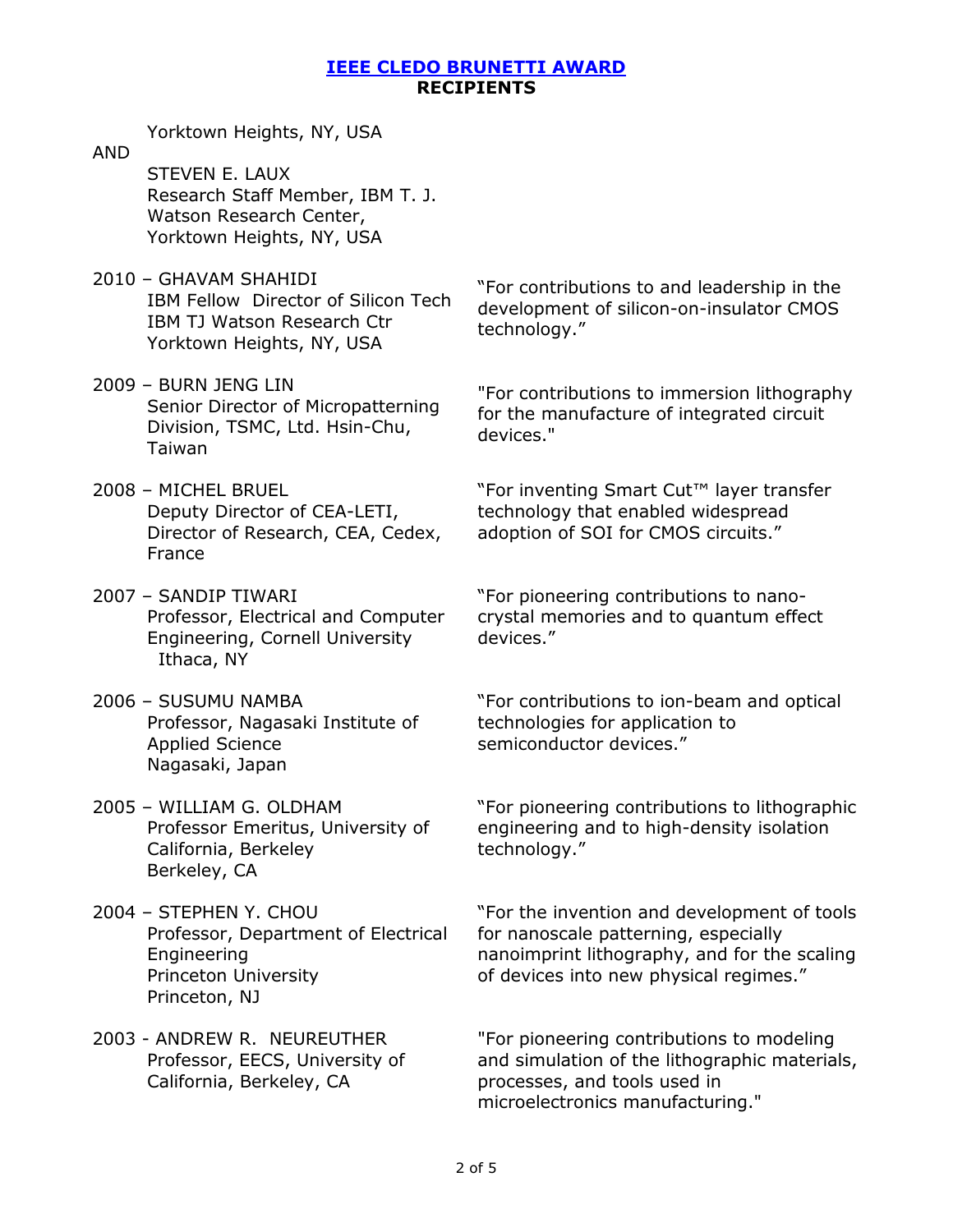- 2002 MARK LUNDSTROM SUPRIYO DATTA Purdue University, West Lafayette, IN
- 2001 R. FABIAN W. PEASE Stanford University Stanford, CA
- 2000 ROBERT E. FONTANA IBM Almaden Research Center San Jose, CA
- 1999 DAVID K. FERRY Arizona State Univ., Tempe, AZ
- 1998 ROGER T. HOWE RICHARD S. MULLER University of California, Berkeley, CA
- 1997 DIETER P. KERN GEORGE A. SAI-HALASZ MATTHEW R. WORDEMAN IBM Research, Yorktown Heights, NY
- 1996 MITSUMASA KOYANAGI Tohoku Univ Intell Sys Lab Sendai, Japan
- 1995 HENRY I. SMITH MIT, Cambridge, MA
- 1994 EIJI TAKEDA Hitachi Ltd. Tokyo, Japan
- 1993 TAKAFUMI NAMBU MITSURU IDA KAMON YOSHIYUKI SONY Corporation, Tokyo, Japan

"For significant contributions to the understanding and innovative simulation of nano-scale electronic devices."

"For advancing high resolution patterning technologies, high performance thermal management, and scanning electron microscopy for microelectronics."

"For contributions to micro fabrication techniques for the manufacture of thin film and giant magnetoresistive heads used in hard disk drives."

"For fundamental contributions to the theory and development of nanostructured devices."

"For leadership and pioneering contributions to the field of microelectromechanical systems."

"For the development of sub-0.1 micron MOSFET devices and circuits."

"For pioneering research and development of the three dimensional stacked capacitor DRAM cell."

"For contributions to microfabrication science and technology, notably microlithography."

"For pioneering contributions to the characterization and understanding of hot-carrier effects in MOS devices."

"For the development of the WALKMAN, the realization of a totally new concept of miniaturization of consumer electronics."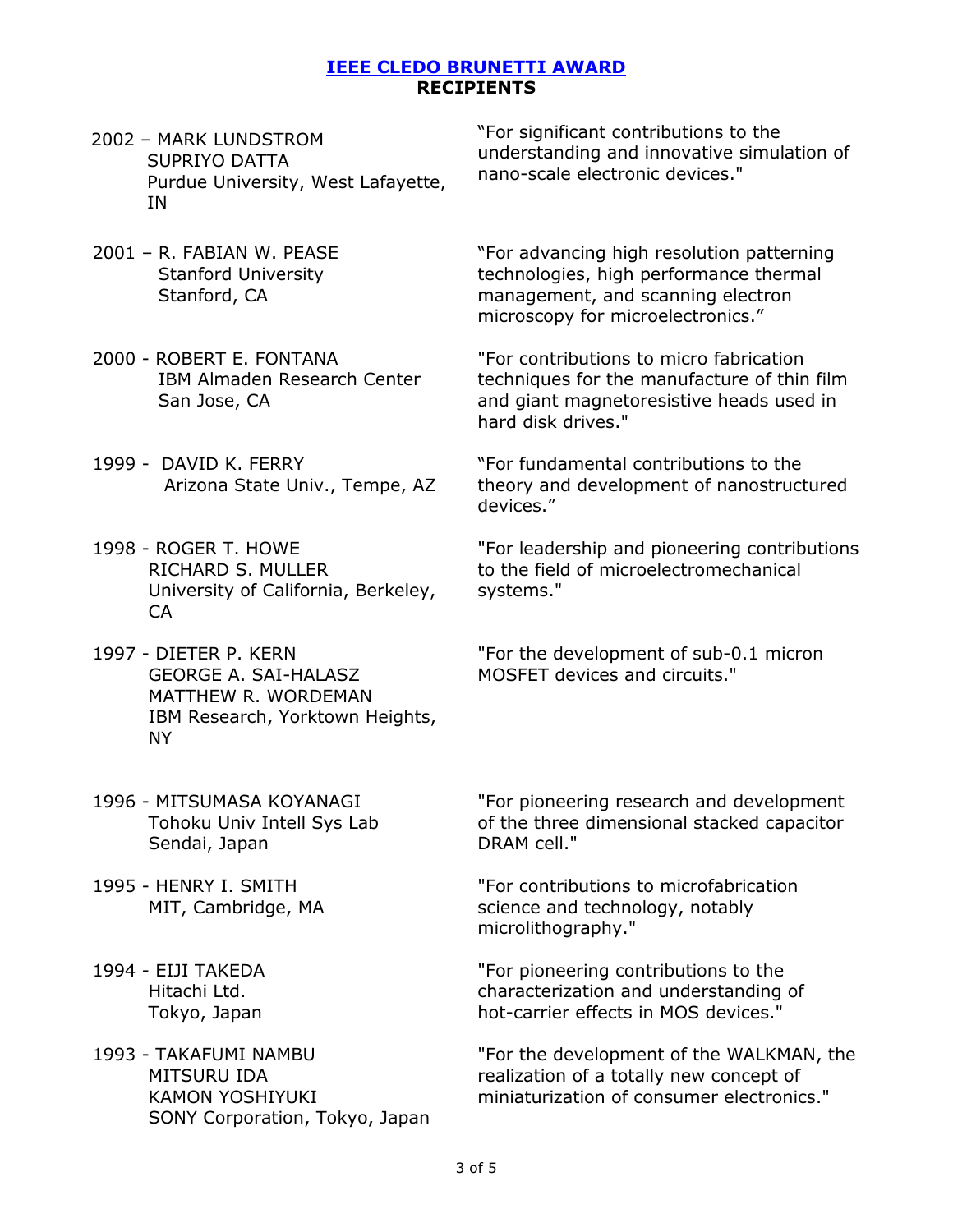- 1992 DAVID A. THOMPSON IBM Corp. San Jose, CA
- 1991 HIDEO SUNAMI Hitachi, Ltd., Tokyo, Japan
- 1990 ELSE KOOI Philips Research Labs. Sunnyvale, CA
- 1989 SHUN-ICHI IWASAKI Tohoku University, Sendai, Japan
- 1988 IRVING AMES IBM Corp., NY FRANCOIS M. d'HEURLE RICHARD E. HORSTMANN
- 1987 MICHAEL HATZAKIS IBM Corp., Yorktown Heights, NY
- 1986 RICHARD M. WHITE Univ of California, Berkeley, CA
- 1985 ALEC N. BROERS IBM Corporation Hopewell Junction, NY
- 1984 HARRY W. RUBINSTEIN Sprague Electric Co. Grafton, Wisconsin
- 1983 ABE OFFNER Perkin-Elmer Corp. Wilton, CT
- 1982 ROBERT H. DENNARD IBM Corp.

"For pioneering work in miniature magnetic devices for data storage, including the invention, design and development of thin-film and magnetoresistive recording heads."

"For contributions in the invention and development of the trench capacitor DRAM cell."

"For invention and development of the process for localized oxidation of silicon using a silicon nitride mask, which enabled greatly reduced dimensions in VLSI circuits."

"For contributions to the miniaturization of magnetic recording systems."

"For the invention of electromigration-resistant copper-doped aluminum metallurgy."

"For fundamental contributions to the patterning techniques of submicron electron devices."

"For invention of surface acoustic wave electronic devices for signal processing applications."

"For leadership and pioneering contributions to the technology and applications of electron beams to fine line lithography."

"For early key contributions to the development of printed components and conductors on a common insulating substrate."

"For the invention and design of the optics which made possible the projection lithography systems that were key to advancing integrated circuit manufacture."

"For the invention of the one-transistor dynamic random access memory cell and